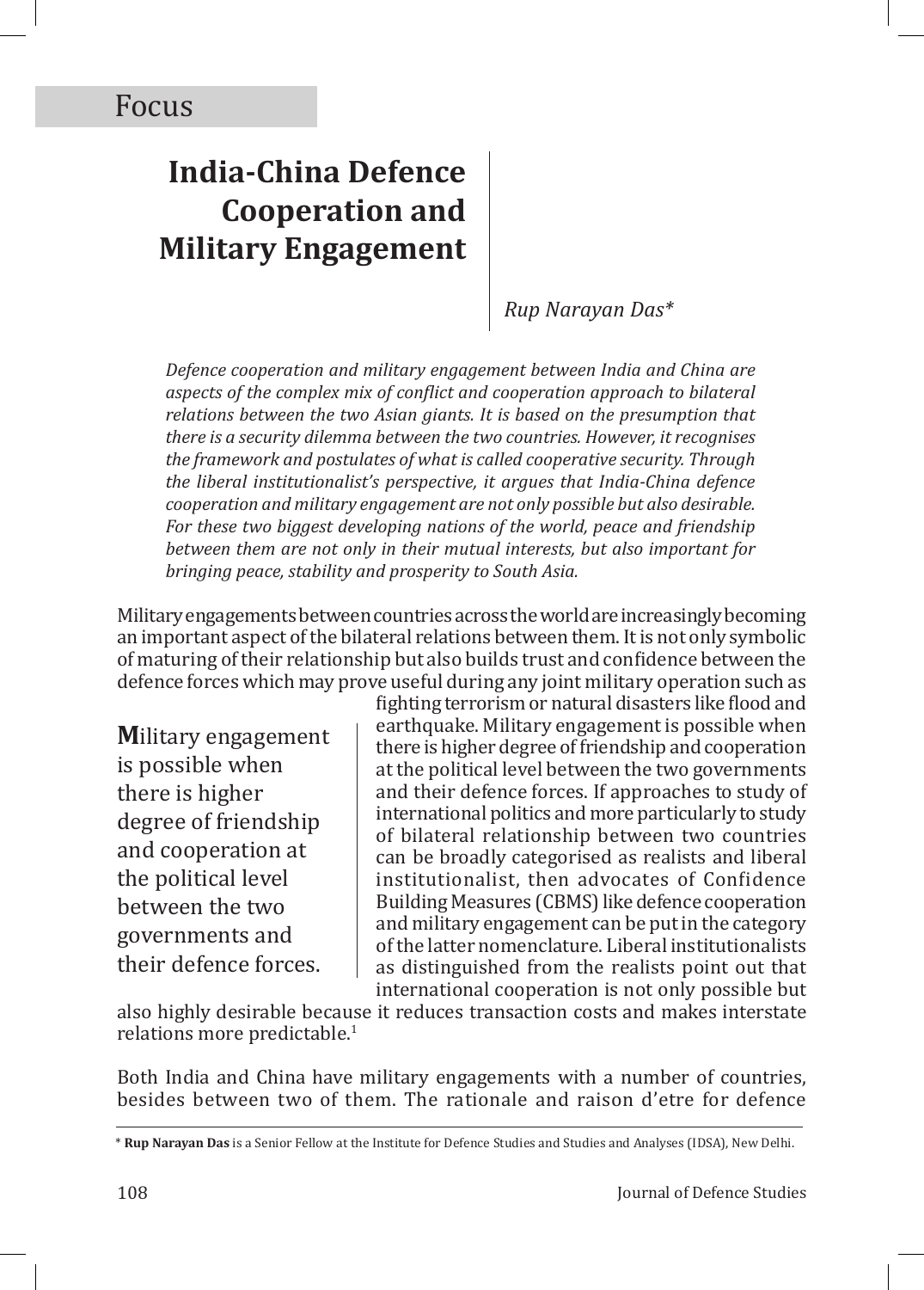cooperation and military engagement between the two countries can hardly be overemphasized given the fact that the two countries fought a war in 1962 and they share a common border of 3488 kilometres which remains undefined and disputed even after having thirteen rounds of fresh parleys. There exists, what is called, a persistent security dilemma between the two countries. Although, there had been no major conflict between the countries after 1962, there have been reports of border incursions from time to time, and tension have also built up across the border. In the post-1962 period, and after the restoration of the diplomatic relations between the two countries in 1976, the relationship between the two reached its nadir when the Sumdorong Chu incident took place in 1986. This incident brought the two countries almost to the brink of war, which in turn impelled the two sides to explore ways and means for defence cooperation and military engagement.

It is in this backdrop that it is significant to revisit the achievements between India and China in the field of defence cooperation and military engagement particularly at a time when these achievements built over the years as consequences of greater political engagement at various levels between the two countries and their leaders. It is regrettable, however, that the defence cooperation and military engagement between the two countries face challenges in the wake of the reports relating to the denial of visa to a senior Indian army officer on the grounds that he controls allegedly a disputed region of India. As a response, media reported Government's decision to keep the military exchanges between the two countries on hold till the visa issue is

**V**isit of the then Prime Minister Rajiv Gandhi to China in December 1988, established the Joint Working Group (JWG), the groundwork for defence cooperation and military engagement.

amicably settled through diplomatic channels. India's Defence Minister, A. K. Anthony, however,

**T**he defence cooperation and military engagement between the two countries face challenges in the wake of the reports relating to the denial of visa to a senior Indian army officer on the grounds that he controls allegedly a disputed region of India.

in a statesmanlike manner allayed the anxiety regarding the uncertainties about the military exchanges between the two countries.

#### **Agreement on Maintenance of Peace and Tranquillity, 1993**

The consolidation of diplomatic relations between the two countries with the path breaking **visit of**  the then Prime Minister Rajiv Gandhi to China in December 1988, established the Joint Working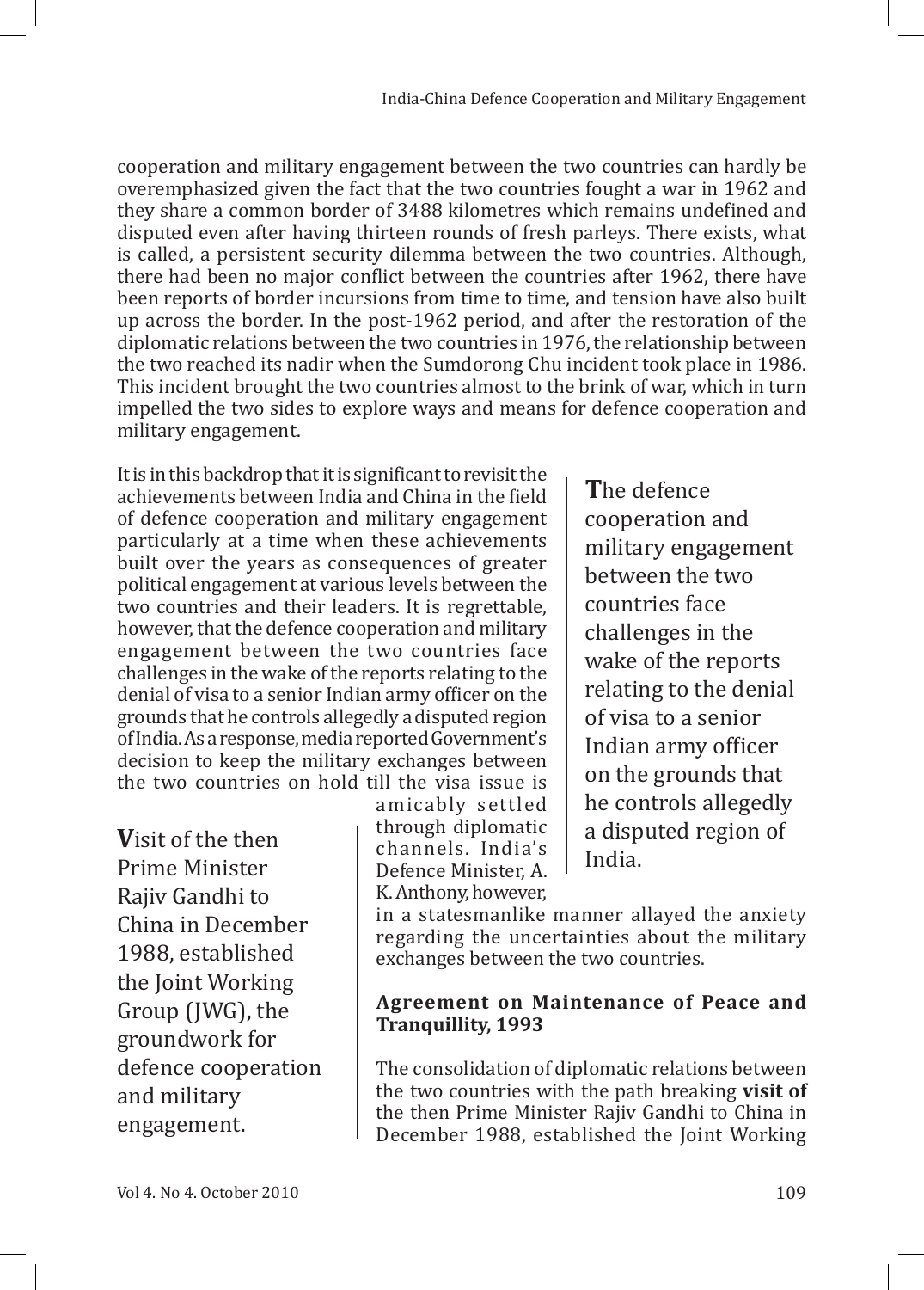Group (JWG), the groundwork for defence cooperation and military engagement. A milestone in the military relationship between the two countries was the visit of Sharad Pawar, the then Defence Minister to China in July 1992. It was the first ever visit by a Defence Minister of India to China. During the visit it was agreed to develop academic, military, scientific and technological exchanges between the two countries. It is also believed that during Mr. Pawar's visit, the Chinese military leadership emphasized the importance of forced reduction in the border region due to prohibitive cost. The visit fructified in the signing of the Agreement on the Maintenance of Peace and Tranquillity along the Line of Actual Control (LAC) in the India-China Border area on  $7<sup>th</sup>$  September 1993 during the visit of the then Prime Minister P.V. Narashima Rao . The Agreement<sup>2</sup> was indeed a breakthrough. In view of its importance, it is worthwhile to elucidate the salient features of the Agreement in greater detail.

In the first place, the Agreement affirmed the view that the India-China boundary question shall be resolved through peaceful and friendly consultations and that neither side shall use or threaten to use force against the other by any means. Yet another important high light of the Agreement was that it stipulated 'pending an ultimate solution of the boundary question between the two countries, the two sides shall strictly observe the LAC between the two sides and that no activities of either side shall overstep the line of actual control. In case of personnel of one side cross the line of LAC, upon being confirmed by the other side, they shall immediately pull back to their own side of the LAC. It further provided that when necessary, the two sides shall jointly check and determine the segments of the LAC when they have different views as to its alignment

Secondly, the agreement stipulated that each side will keep its military forces in the area along the LAC to a minimum level compatible with the friendly and good neighbourly relations between the two countries. It further iterated that the two sides agreed to reduce their military forces along LAC in conformity with the requirement of the principle of mutual and equal security to ceilings to be mutually agreed, and that the reduction of military forces shall be carried out by stages in mutually agreed geographical locations sector-wise within the areas along the LAC.

L Thirdly, as regards military exercise, the Agreement mentioned that each side shall give the other prior notification of the military exercises of specified levels near the LAC permitted under the Agreement. Fourthly, in case of contingency or other problems arising in the areas of LAC, the two sides shall deal with them through meetings and friendly consultations between border personnel of the two countries. Fifthly, the two sides also agreed in the accord to take adequate measures to ensure that air intrusions across the line of actual control do not take place and that the two sides shall undertake mutual consultation in case intrusions occur.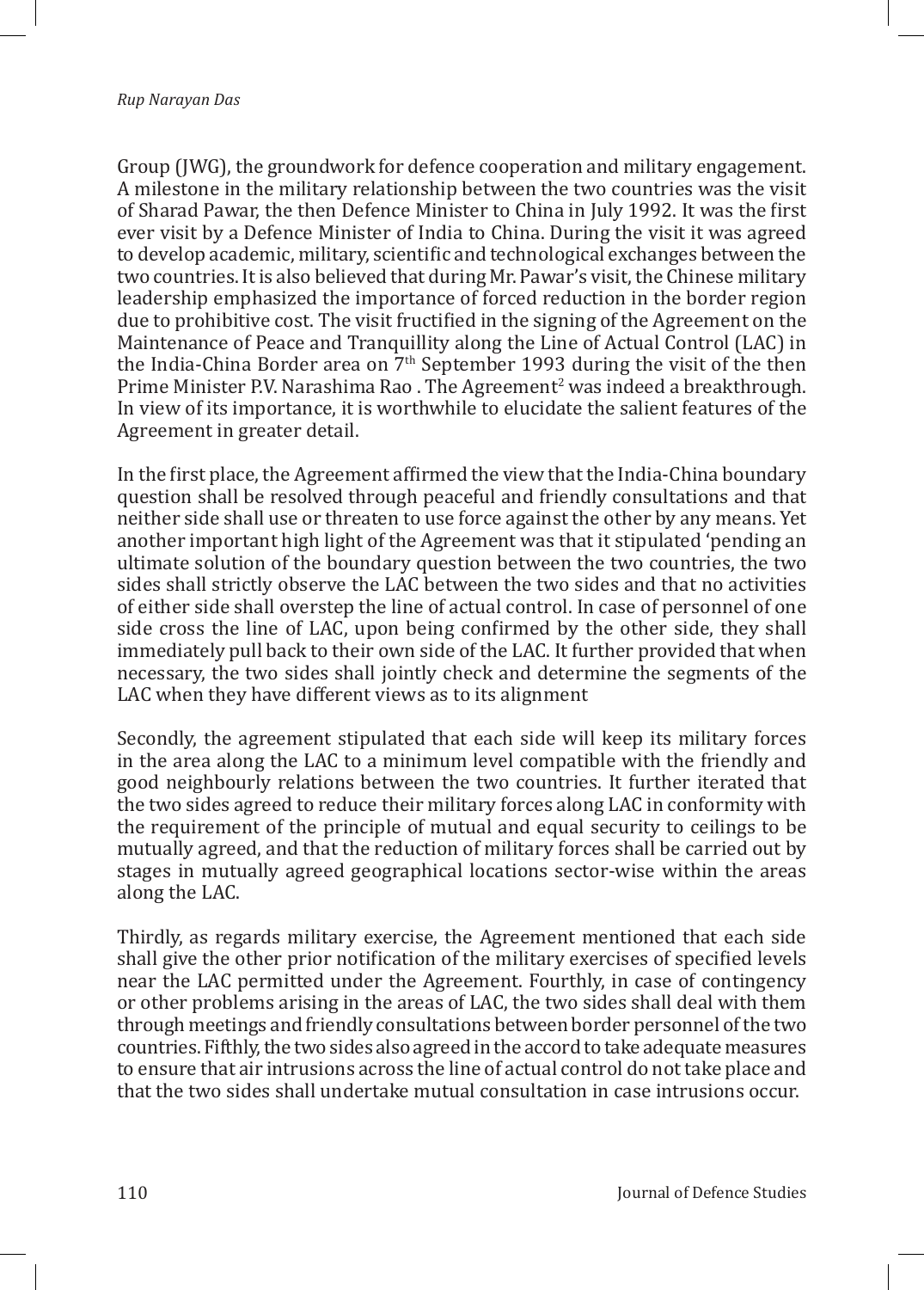As a follow up of this agreement, a senior level Chinese military delegation aimed at fostering CBMs between the defence forces of the two countries made a six day goodwill visit to India in December 1993.

#### **CBM's in LAC, 1996**

Three years later, the Agreement on Maintenance of Peace and Tranquillity along the LAC in India-China Border Area was followed by the Agreement Between the Government of Republic of India and the Government of the People's Republic of China on Confidence Building Measures in the military field along the LAC in the India-China Border Areas on 29<sup>th</sup> November 1996 during the visit of Chinese President Ziyang Zemin to India. This Agreement while reiterating and reaffirming the intent and spirit of the 1993, state agreement, inter-alias, as Confidence Building Measures, envisaged the following:<sup>3</sup>

- 1. The major categories of armament to be reduced or limited include combat tanks, infantry combat vehicles, guns (including howitzers) with 75 mm or bigger calibre, mortars with 120mm or bigger calibre, surface-to-surface missiles, surface-to-air missiles and any other weapon system.
- **2.** The two sides shall exchange data on the military forces and armaments to

be reduced or limited and decide on ceilings on military forces and armaments to be kept by each side within agreed geographically zones along the line of actual control in the India-China border.

In order to maintain peace and tranquillity along the line of actual control in the India-China border areas and to prevent any tension in the border areas due to misreading by either side of the other side's intentions, Article IV of the Agreement provided the following:

**T**he two sides shall exchange data on the military forces and armaments to be reduced or limited and decide on ceilings on military forces and armaments to be kept by each side

- 1. Both sides shall avoid holding large-scale military exercises involving more than one Division (approximately 15,000 troops) in close proximity of the line of actual control in the India-China border areas. However, if such exercises are to be conducted, the strategic direction of the main force involved shall not be towards the other side.
- 2. If either side conducts a major military exercise involving more than one Brigade Group (approximately 5000 troops) in close proximity of the line of actual control in the India-China border areas, it shall give the other side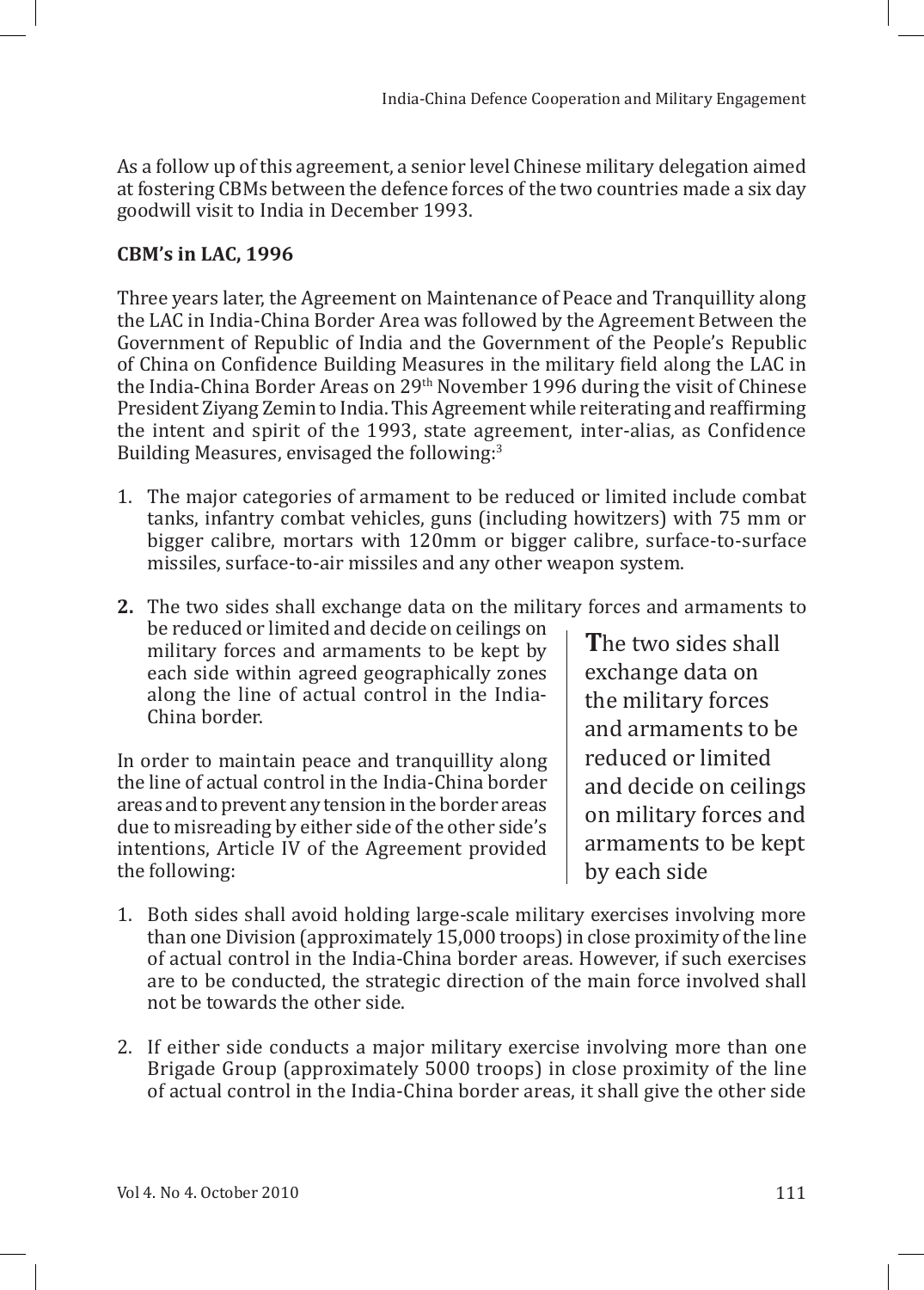prior notification with regard to type, level, planned duration and area of exercise as well as the number and type of units or formations participating in the exercise.

- 3. The date of completion of the exercise and de-induction of troops from the area of exercise shall be intimated to the other side within five days of completion or de -induction.
- 4. Each side shall be entitled to obtain timely clarification from the side undertaking the exercise in respect of date specified in Paragraph 2 of the present Article.

With a view to preventing air intrusions across the LAC in the India-China border areas and facilitating over flights and landings by military aircraft, Article V provides that

(1) Both sides shall take adequate measures to ensure that air intrusions across the line of actual control do not take place. However, if an intrusion does take place, it should cease as soon as detected and the incident shall be promptly investigated by the side operating the aircraft. The results of the investigation shall be immediately communicated, through diplomatic channels or at border personnel meetings, to the other side.

**H**owever, if an intrusion does take place, it should cease as soon as detected and the incident shall be promptly investigated by the side operating the aircraft.

- (2) Subject to paragraphs 3 and 5 of this Article, combat aircraft (to include fighter, bomber, reconnaissance, military trainer, armed helicopter and other armed aircraft) shall not fly within ten kilometres of the line of actual control.
- (3)If either side is required to undertake flights of combat aircraft within ten kilometres from the line of actual control, it shall give the following information in advance to the other side, through diplomatic channels:
	- a) Type and number of combat aircraft;
	- b) Height of the proposed flight (in metres);
	- c) Proposed duration of flights (normally not to exceed ten days);
	- d) Proposed timing of flights; and
	- e) Area of operations, defined in latitude and longitude.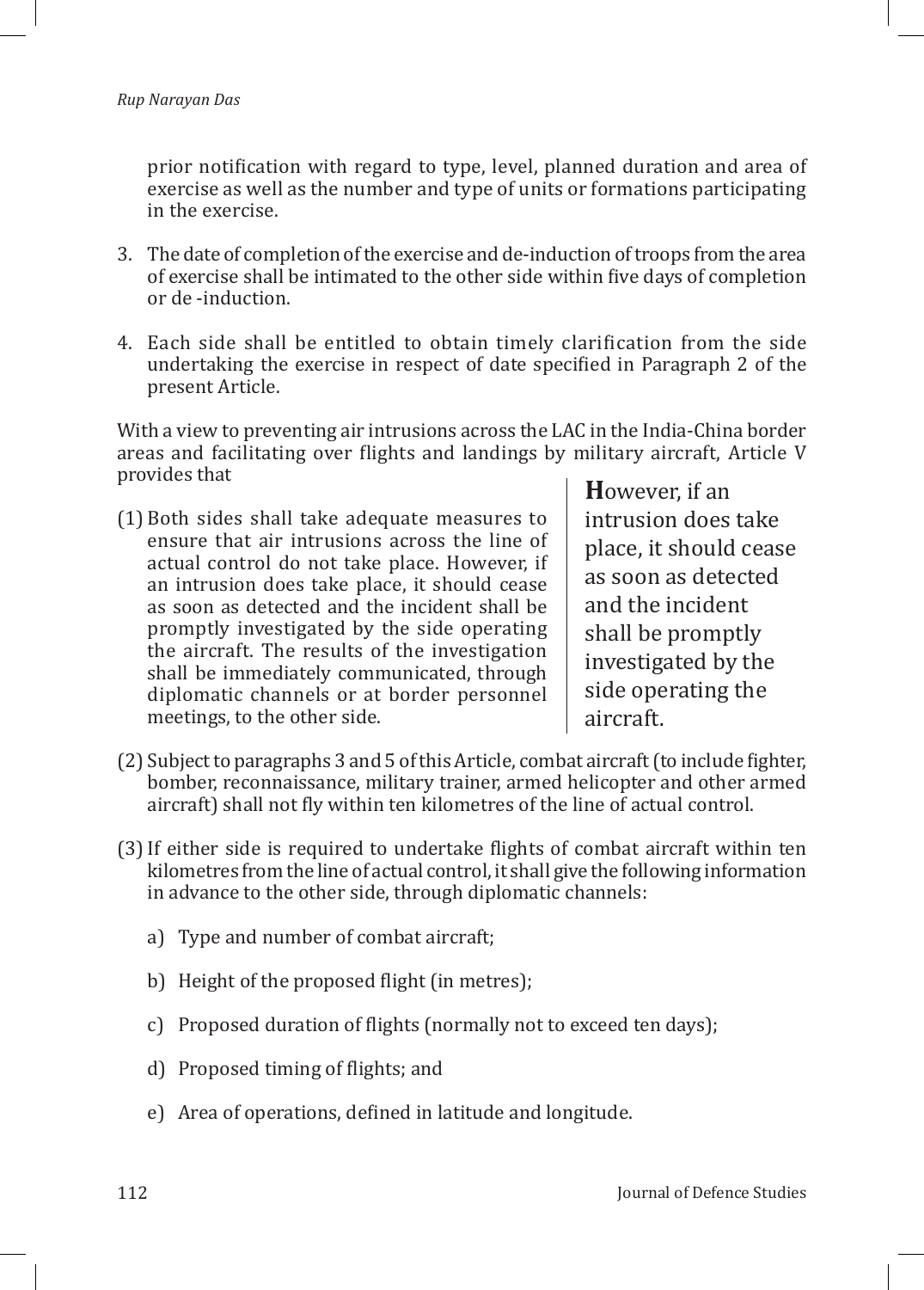- (4) Unarmed transport aircraft, survey aircraft and helicopters shall be permitted to fly up to the line of actual control.
- (5) No military aircraft of either side shall fly across the line of actual control, except by prior permission. Military aircraft of either side may fly across the line of actual control or overfly the other side's airspace or land on the other side only after obtaining the latter's prior permission after providing the latter with detailed information on the flight in accordance with the international practice in this regard.

Notwithstanding the above stipulation, each side has the sovereign right to specify additional conditions, including at short notice, for flights or landings of military aircraft of the other side on its side of the line of actual control or through its airspace.

(6)In order to ensure flight safety in emergency situations, the authorities designated by the two sides may contact each other by the quickest means of communications available.

Similarly, with a view to preventing dangerous military activities along the line of actual control in the India-China border areas, Article VI stipulates that:

- (1)Neither side shall open fire, cause biodegradation, use hazardous chemicals, conduct blast operations or hunt with guns or explosive within two kilometres from the line of actual control. This prohibition shall not apply to routine firing activities in small arms firing ranges.
- (2)If there is a need to conduct blast operations within two kilometres of the line of actual control as part of developmental activities, the other side shall be informed through diplomatic channels or by convening a border personnel meeting, preferably five days in advance.

**N**either side shall open fire, cause bio-degradation, use hazardous chemicals, conduct blast operations or hunt with guns or explosive within two kilometres from the line of actual control.

- (3) While conducting exercises with live ammunition in areas close to the line of actual control, precaution shall be taken to ensure that a bullet or a missile does not accidentally fall on the other side across the line of actual control and cause harm to the personnel or property of the other side.
- (4)If the border personnel of the two sides come in a face-to-face situation due to differences on the alignment of the line of actual control of any other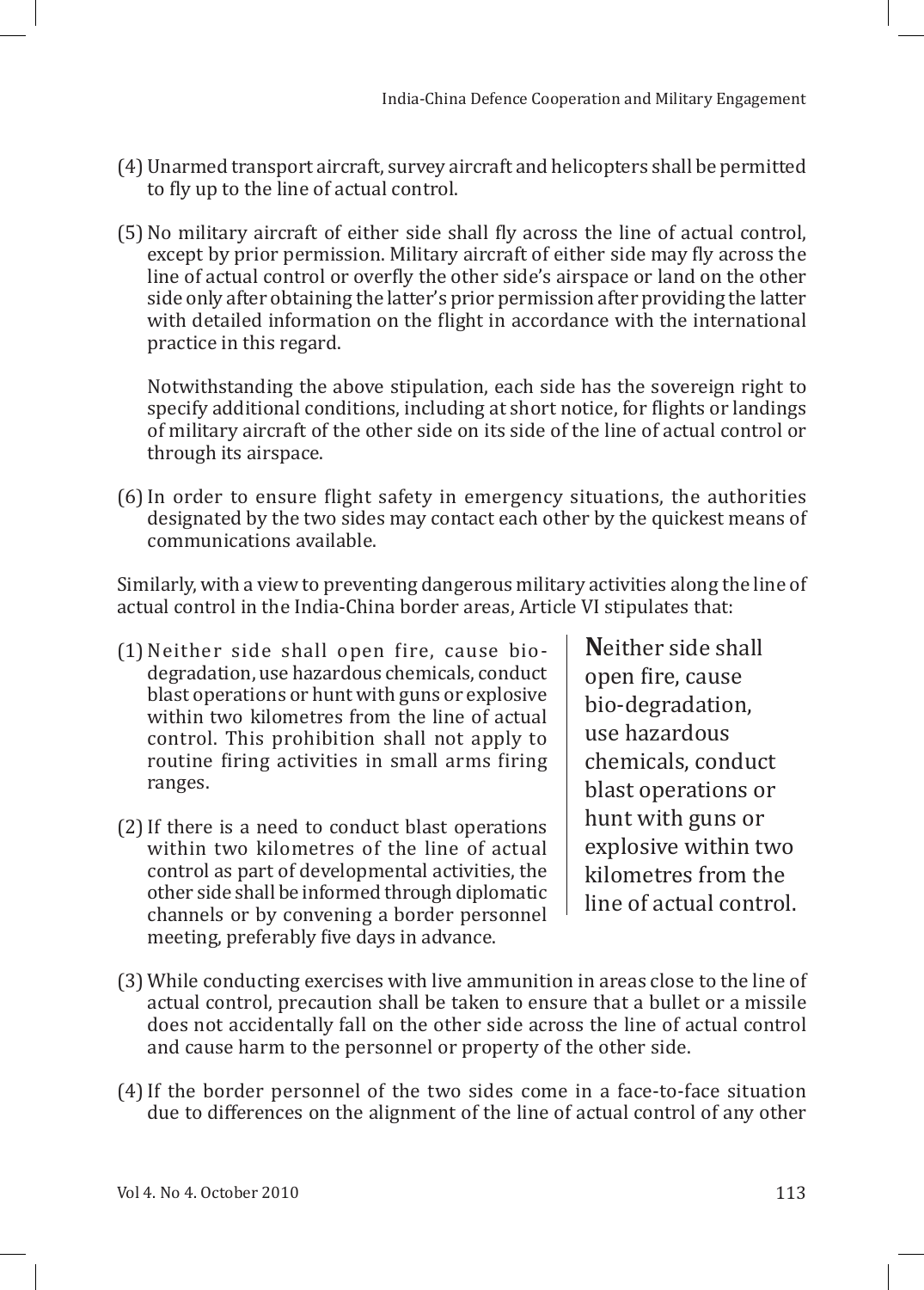reason, they shall exercise self-restraint and take all necessary steps to avoid an escalation of the situation. Both sides shall also enter into immediate consultations through diplomatic and/or other available channels to review the situation and prevent any escalation of tension.

Article VII of the agreement envisages the following:

- a. To maintain and expand the regime of scheduled and flag meetings between their border representatives at designated places along the line of actual control;
- b. To maintain and expand telecommunication links between the border meeting points at designated places along the line of actual control; and
- c. To establish step-by-step medium and high-level contacts between the border authorities of the two sides.

Article VIII of the Agreement provides the following guidelines:

- 1. Should the personnel of one side cross the line of actual control and enter the other side because of unavoidable circumstances like natural disasters, the other side shall extend all possible assistance to them and inform their side, as soon as possible regarding the forced or inadvertent entry across the line of actual control. The modalities of return of the concerned personnel to their own side shall be settled through mutual consultations.
- 2. The two sides shall provide each other, at the earliest possible, with information pertaining to natural disasters and epidemic diseases in contiguous border areas which might affect the other side. The exchange of information shall take place either through diplomatic channels or at border personnel meetings.

Article X mentions following provisions:

- 1. Recognizing that the full implementation of some of the provisions of the present Agreement will depend on the two sides arriving at a common understanding of the alignment of the line of actual control in the India-China border areas, the two sides agree to speed up the process clarification and confirmation of the line of actual control. As an initial step in this process, they are clarifying the alignment of the line of actual control in those segments where they have different perceptions. They also agree to exchange maps indicating their respective perceptions of the entire alignment of the line of actual control as soon as possible.
- 2. Pending the completion of the process of clarification and confirmation of the line of actual control, the two sides shall work out modalities for implementing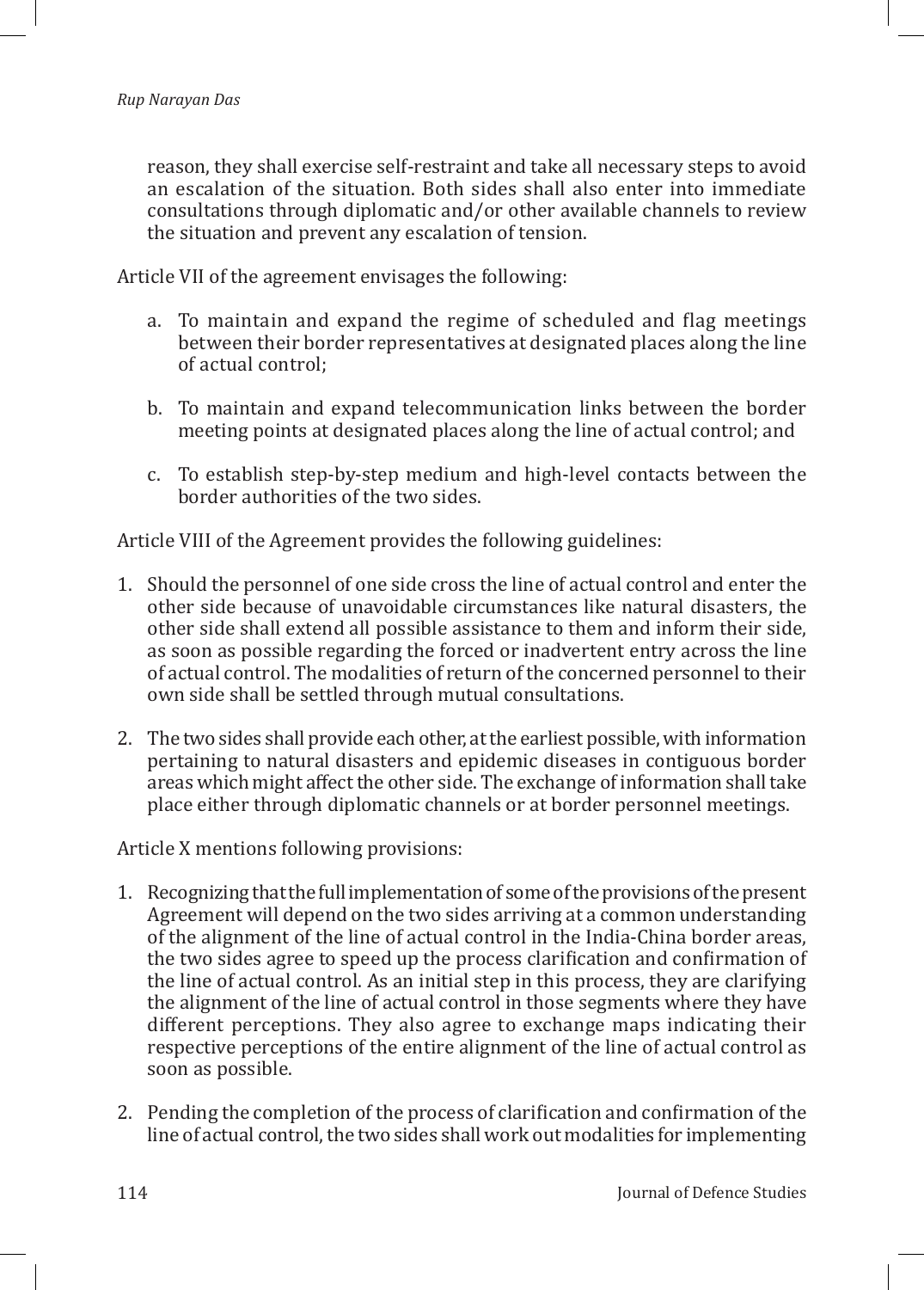confidence-building measures envisaged under his Agreement on an interim basis, without prejudice to their respective positions on the alignment of the line of actual control as well as on the boundary question.

Thus, it can be seen from various provisions of different agreements and accords signed between India and China that every conceivable aspect of military contingency has been thoughtfully anticipated and ways and means to deftly handle them without precipitating the matter have been envisaged. It was against this backdrop of signing of various agreements providing for CBMS that a slew of visits at various levels between the two countries were given further impetus. The most significant of the visit was that of the then Defence Minister, George Fernandes to China in April 2003. The visit of Mr. Fernandes took place after the gap of more than one decade and also helped ease the post Pokhran tension.

**E**very conceivable aspects of military contingency have been thoughtfully anticipated and ways and means to deftly handle them without precipitating the matter have been envisaged.

Defence cooperation and military engagement between the two countries further received a boost during the visit of the then Prime Minister Atal Behari Vajpayee to China in June 2003. It may be recalled that during the erstwhile short-lived Janata regime, Vajpayee had visited China in 1979. He, however, had to cut short his visit to China when war broke out between China and Vietnam as a mark of solidarity with the latter. The joint declaration between the two countries signed on 23 June 2003, *inter alia,* mentioned that "…they agreed on the need to broaden and deepen defence exchanges between the two countries, which will help enhance and deepen mutual understanding and trust between the two armed forces. They confirmed that the exchange of visits by their Defence Ministers and of military officials at various levels should be strengthened".<sup>4</sup>

# **Protocols on CBM's along the LAC, 2005**

The upward swing of defence cooperation and military engagement between the two countries was given a further impetus during the visit of Chinese Premier Wen Jiabao in April 2005 in the protocol between the Government of the Republic of India and the Government of the People's Republic of China on modalities for the implementations of Confidence Building Measures in the military field along the LAC in the India-China border areas signed on 11 April 2005. This Protocol sought to further elucidate certain provisions of the 1996 confidence building accord while reiterating verbatim of some of the bilateral commitments in the accord. Some of the amplified provisions which merits attentions are as under: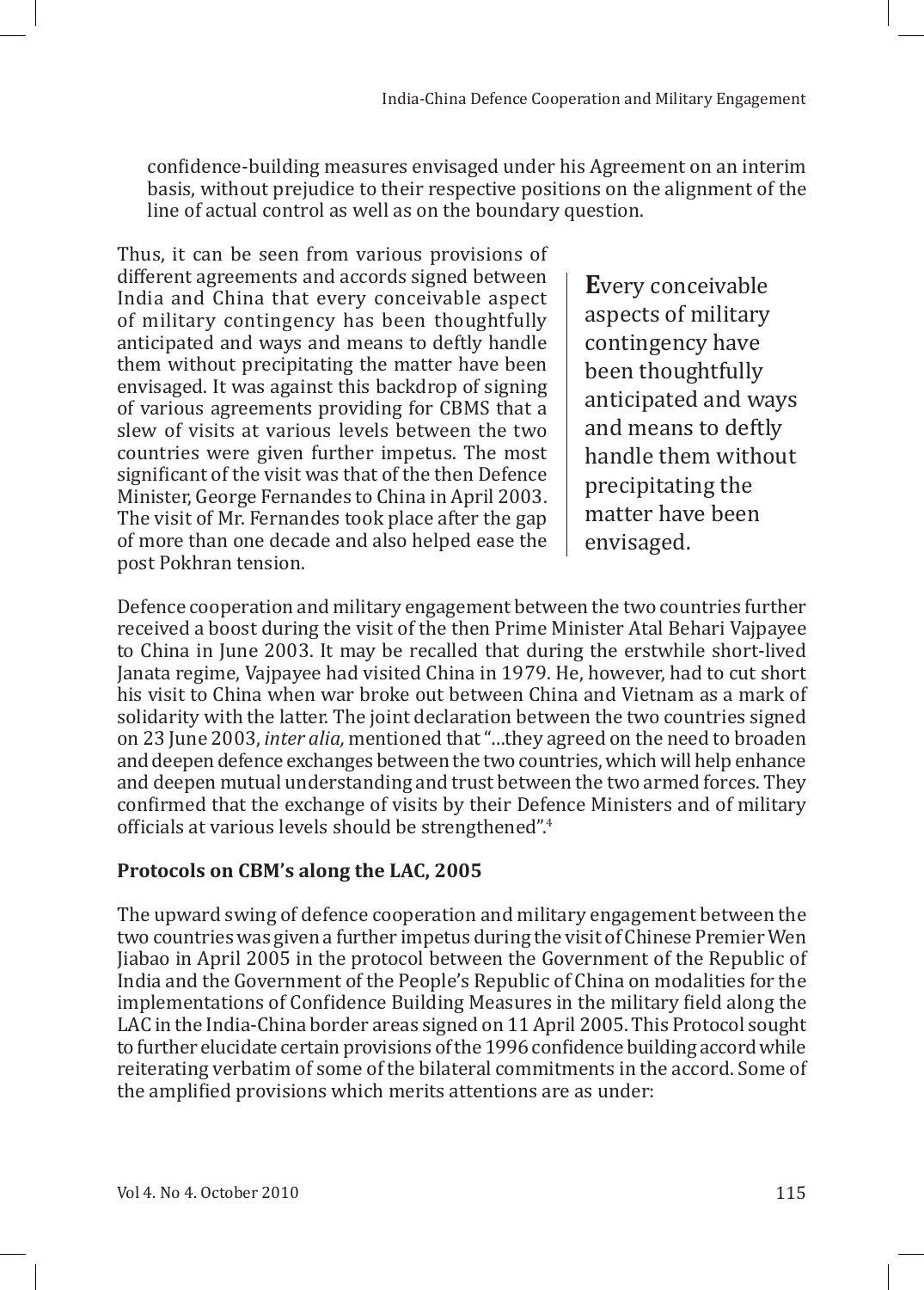Article III of the Protocol envisages the following provisions:<sup>5</sup>

- a. In the event of an alleged air intrusion of its controlled air space by the military aircraft of the other side, either side may seek a Flag Meeting within 48 hours of the alleged air intrusion in order to seek a clarification. The investigation shall be completed by the other side and its results communicated through a Flag Meeting within a period of four weeks. **I**f a military aircraft of either side is
- b.If a military aircraft of either side is required to fly across the Line of Actual Control or to overfly the airspace of the other side, prior permission shall be sought from the other side according to procedures and formats to be mutually agreed upon.

required to fly across the Line of Actual Control or to overfly the airspace of the other side, prior permission shall be sought

c. If a military or civilian aircraft of either side is required to fly across the Line of Actual Control or to land on the other side of the Line of the LAC in an emergency situation, the two sides will ensure flight safety in such a situation by adhering to procedures to be mutually agreed upon.

Article V provides the following:

- a. Both sides shall hold two additional border meetings each year at *Spanggur Gap* in the Western Sector, *Nathula Pass* in the Sikkim Sector and *Bum La* in the Easter Sector respectively in celebration of the National Day or Army Day of either side. Specific arrangements shall be decided through consultation between the border forces of the two sides.
- b. Both sides are in principle to expand the mechanism of border meeting points to include *Kibithu-Damai* in the Eastern Sector and *Lipulekh Pass/Qiang La* in the Middle Sector. The precise locations of these border meetings points will be decided through mutual consultations.
- c. Both sides shall conduct exchanges between the relevant Military Regions of China and Army Commands of India. Specific arrangements shall be decided upon through mutual consultations between the relevant agencies under the Ministries of Defence of the two sides.
- d. Both sides shall strengthen exchanges between institutions of training of the two armed forces, and conduct exchanges between institutions of sports and culture of the two armed forces. Specific arrangements shall be decided upon through mutual consultations between the relevant agencies under the Ministries of Defence of the two sides.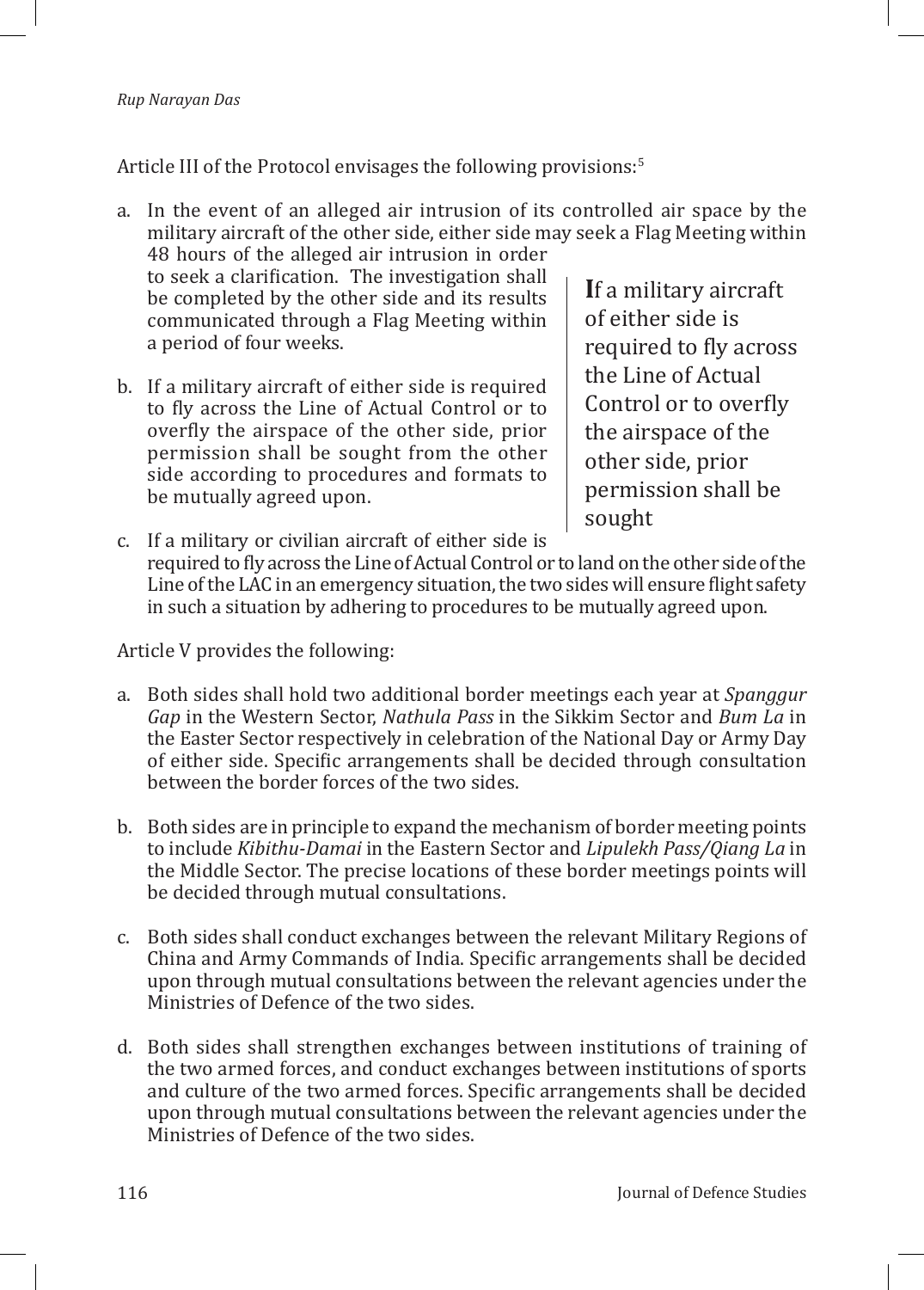# **Memorandum of Understanding, 2006**

It was against this background of what may be called the heightened engagement between the two countries that the then Defence Minister Pranab Mukherjee visited China on a five-day visit in May/June 2006 and held wide ranging talks with Chinese leaders including Chinese Premier Wen Jiabao and his Chinese counterpart General Cao Gangchaum.

The high point of the visit was the signing of the Memorandum of Understanding (MOU) which is first ever of its kind between the two countries. The MOU envisages for the establishment of a mechanism to ensure frequent and regular exchanges between leaders and officials of the Defence Ministries and the armed forces of the two countries in addition to developing an annual calendar for holding regular joint military exercises and training programmes. In the past few years, the two countries had conducted joint naval manoeuvres, but the interaction between the ground forces has been limited to border meetings and mountaineering expeditions and there had been no interaction between the air forces of the countries. Prior to this the MOU signed between the two countries, thus, aimed at addressing these imperatives. The Defence Minister also visited the sensitive Lanzhou Military Area Command which controls the largest physical area of China's seven military regions. The region

**I**n the past few years, the two countries had conducted joint naval manoeuvres, but the interaction between the ground forces has been limited to border meetings and mountaineering expeditions and there had been no interaction between the air forces of the countries.

holding the nuclear research and missile testing facilities in the Chinese west comes under the Command of this area. Mr. Mukherjee's visit to the head quarters of the Lanzhou Military Command was a significant step in the process of building bilateral trust and confidence on part of China.<sup>6</sup>

These gains were further consolidated during the visit of Chinese President Hu Jintao to India in November 2006. In the Joint Declaration signed between the two countries on 21st November, it was mentioned that 'the exchange of visits in the field of defence has resulted in the building of mutual trust and enhancement of mutual understanding between the defence establishments of the two countries. Both sides shall fully implement the provisions of the Memorandum of Understanding for exchanges and cooperation in the field of defence signed on 29 May 2006, which provides a sound foundation and institutional framework for further development of defence cooperation.'7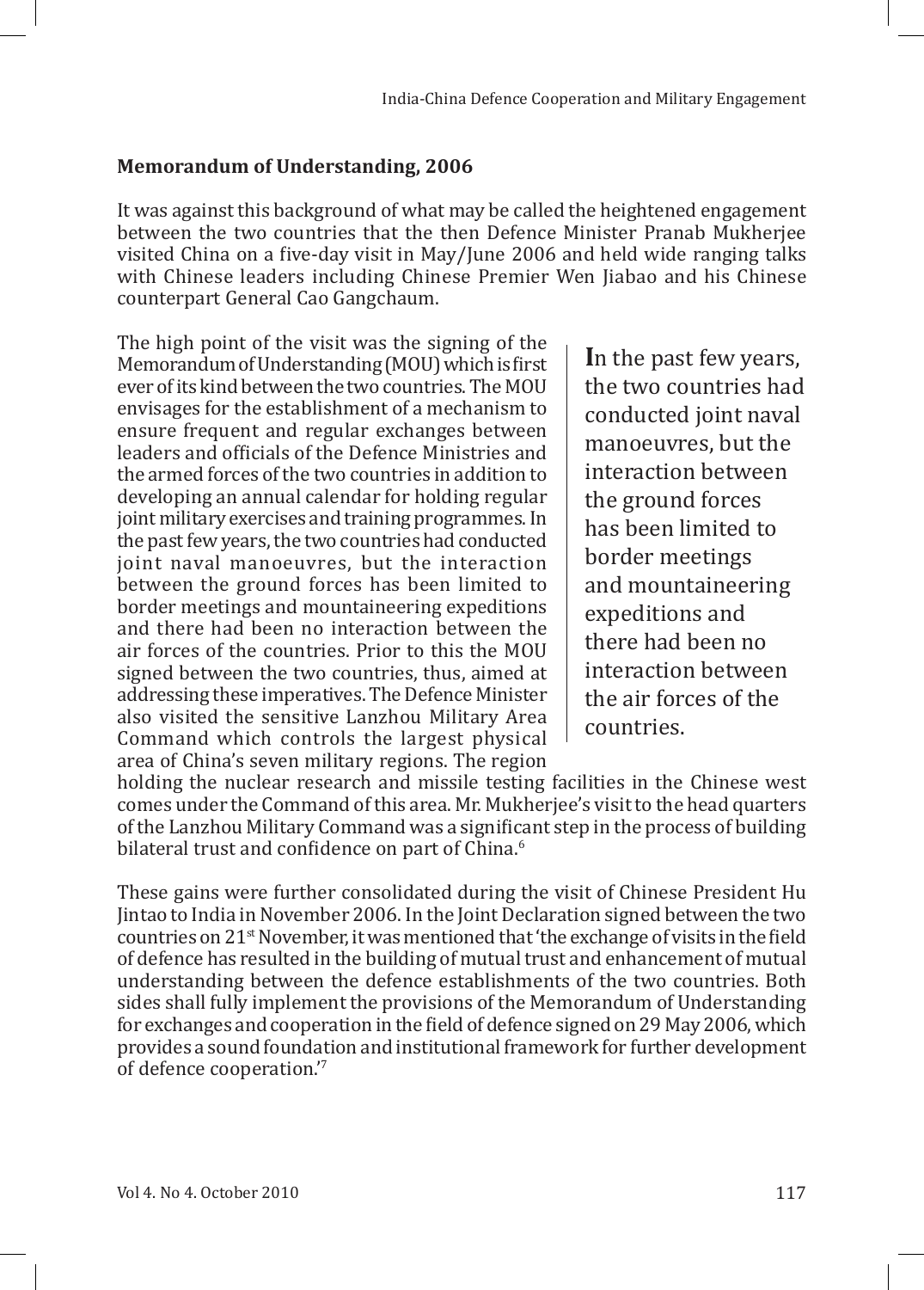Certain concrete steps were taken as a follow-up of the CBM's. For example, Armed Forces of India and China held a warm meeting at a new border point in Arunachal Pradesh, on  $18<sup>th</sup>$  November 2006, on the eve of President Hu Jintao's visit to India. The two sides met at Kibithu in Anjwa district of Arunachal Pradesh, and discussed modalities for the conduct of troops along the border. An official press release claimed, "The meeting and exchanges were characterised by great warmth and bonhomie. It marks another milestone in the growing relationship and military exchanges between the armed forces of the two countries." Border meetings between personnel of the armed forces of the two countries have traditionally been held at Chusul in Ladakh, Nathu La in Sikkim, and Bum La in Kamang district of Arunachal Pradesh.<sup>8</sup>

# **Hand-in-Hand 2008: The India-China Joint Military Exercise**

Encouraged by the success of the first ever joint military exercise between China and India is Kunming in Yunnan in 2007, a week long China-India joint antiterrorists training kicked off on 6 December 2008 in Belgaun in Karnataka with performance of the Chinese Tai Chai and Indian martial arts. *Qin Xiangyon,* in charge of the Chinese soldiers participating in the sessions, said during the opening ceremonies that the joint training was aimed at promoting the two army's mutual understanding and trust. He also said that it was a way for the armies to develop their friendship, and expand the fields for exchanges and cooperation. After the ceremony, Chinese and Indian soldiers displayed their weapons. Moreover, Chinese soldiers performed tai chi and anti-terror shooting skills, while their Indian counterparts put on display the country traditional martial arts. Commenting on the importance of the joint military exercise Quyang Wei, a professor at the University of National Defence said in an exclusive interview to Xinhua that **'**China and India are the world's biggest developing countries. Peace and Friendship

'**C**hina and India are the world's biggest developing countries. Peace and Friendship between them is not only in the interests of both the countries, but also important for bringing peace, stability and prosperity to South Asia.

between them is not only in the interests of both the countries, but also important for bringing peace, stability and prosperity to South Asia.

Highlighting the need for the joint training, the Chinese Defence Ministry spokesman Huang Xueping said that such training 'was intended to enhance mutual understanding and trust and advance development of relations between Chinese and Indian armies.' Emphasising the importance of such exercises Lt. General Ma Xiaotions, Head of the Chinese Military Observer delegation and also the Deputy Chief of the PLA said that 'it showcased the resolution of the two sides to safeguard regional peace and stability and create a harmonious environment for development together.'<sup>9</sup> Coming from the mouth of a very senior PLA functionary,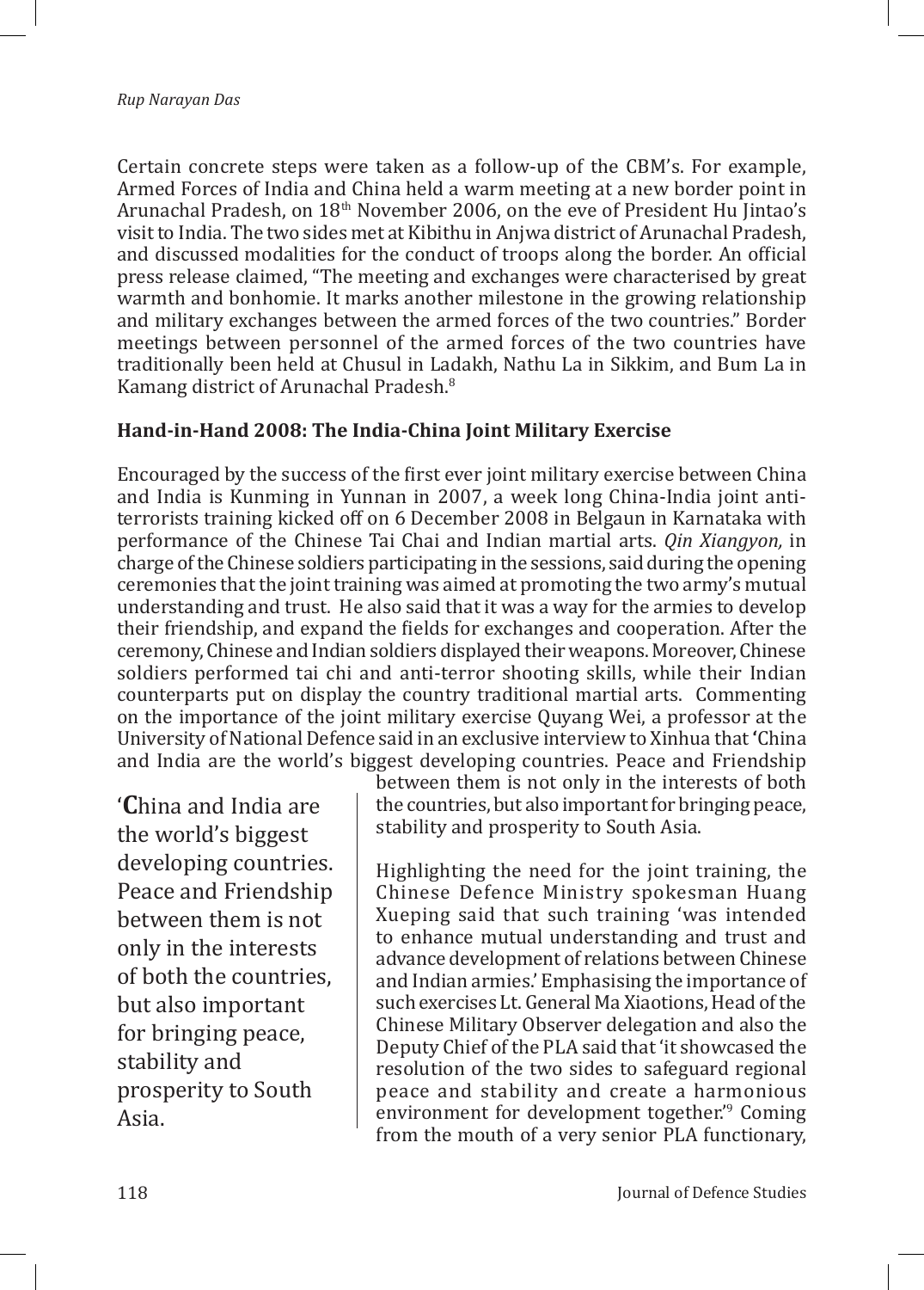the statement should be taken very seriously. An editorial in *China Daily* hailed the joint training programme and said,' China and India are looking after their fences, turning the Himalayas, the highest mountains on the earth, into a friendly border,'<sup>10</sup>

The joint military exercise was carried out according to the Memorandum of Understanding for Exchange and cooperation in the field of Defence signed in 2006 and listed in the annual exchange plan for 2008.

Defence cooperation between India and China maintained a healthy momentum during the year 2009. The Chief of Naval Staff attended the International Fleet Review 2009 at Qingdao from 21-24 April 2009. Indian participation included guided missile destroyers INS Mumbai and INS Ranveer, the guided missile corvette INS Khanjar and the tanker INS Jyoti. Chinese "Shenzhen" Missile Destroyer made port call at the Kochi port from 8-11 August, 2009. The Deputy Chief of General Staff of China's visit was reciprocated by Indian Army Chief Gen. BC Joshi's visit to China in July 1994. Since then, regular exchanges have been taking place at various levels. Liberation Army of China visited India in December 2009. The Defence Secretary led a high level Indian delegation for the third Annual Defence Dialogue held in Beijing on 6 January 2010.<sup>11</sup>

Although these military engagement and CBM's have somewhat helped in diffusing tension across the border, incidents regarding border incursions are reported from time to time. Every month, the Indo-Tibetian Border Police (ITBP) reports around a dozen unannounced Chinese military patrols in the disputed border area, and this number have not decreased over the last decade. Most of

**I**n more recent times, India is worried about a significant increase in the number of standoffs between Indian and Chinese border patrols and more aggressive posturing by Chinese soldiers along the border.

these incidents are inoffensive. Often border-guards do not even make direct contacts, but leave behind subtle traces **A**lthough these military engagement and CBM's have somewhat helped in diffusing tension across the border, incidents regarding border incursions are reported from time to time.

of their presence, like piles of stones, cigarette packets, or cans. From time to time, Chinese military officials reportedly enter the Indian side of LAC in civilian clothes and vehicles. Almost on a weekly basis, small Chinese boats tour around Lake Pangong Tso in Ladakh.<sup>12</sup>

In more recent times, India is worried about a significant increase in the number of stand-offs between Indian and Chinese border patrols and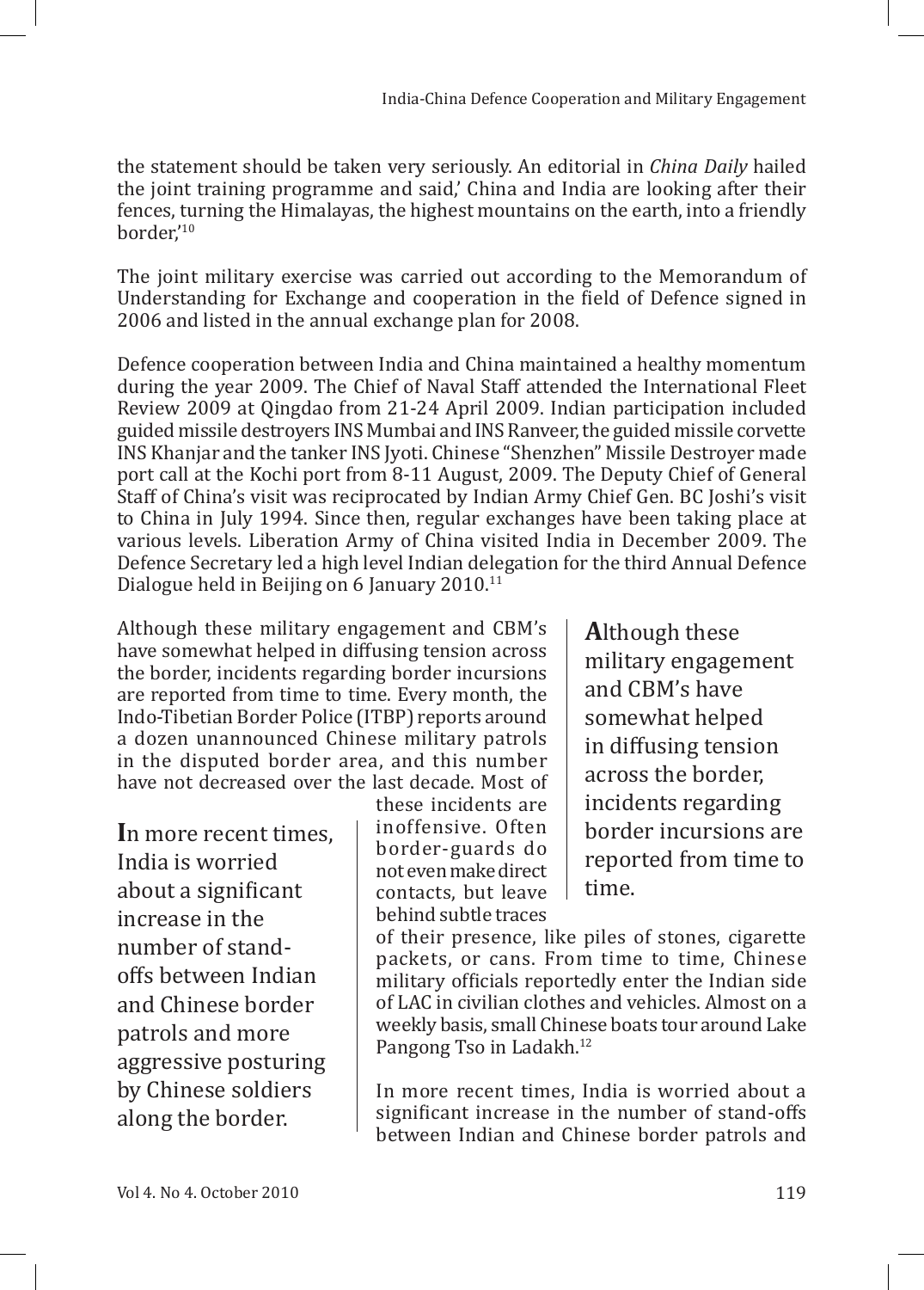more aggressive posturing by Chinese soldiers along the border. The latest standoff between the two sides along the LAC was sometime in early September 2010, when Chinese soldiers brought a bulldozer into a disputed area in the Ladakh region to construct a road. Even after the Indian side objected to it and asked the Chinese to take it back, the People's Liberation Army (PLA) unduly delayed the withdrawal of the machine and took it away only about four days later. The delay of the Chinese was unusual, but it fell into the trend they have noticed this summer of greater assertiveness by People's Liberation Army soldiers, reported a leading newspaper quoting senior officials. The 2010 summer has already recorded an almost 100 per cent increase in the number of stand-offs between the patrols of the two sides. These peaceful standoffs were reported from Depsang, Demchok and Pangong Tso areas of Ladakh region in recent times.13 Tension on account of border-intrusions arises because of non-demarcation of LAC, which needs to be addressed by both sides. It is essential, therefore, that the border talks between the two countries should take place.

Although the denial of visa by China to the senior Indian Army Officer has cast a shadow over the military engagement and defence dialogue between the two countries, there is a perception among a section of strategic community and in the media that both sides should work amicably out an exit route of the diplomatic impasse sooner than later for the larger interest and in particular to the tricky border issue in which the PLA seems to have an upper hand in China.14At the writing of this article, it seems there are veiled signs of conciliation between the two countries. While newspaper reports suggest that Beijing might take a second look at the visa issue, the government of India has given the go ahead for an official visit by the Indian Coast Guard chief Vice-Admiral Anil Chopra to Shanghai in October. He will be the first high-ranking military official to visit China since Lt General Jaswal was denied permission to lead a military delegation to Beijing in July this year.<sup>15</sup> It is also pertinent to mention that although not reported in the media, a group of senior journalists from China visited India in September this year. The journalists also had free and frank discussions with the scholars at the Institute for Defence Studies and Analyses (IDSA), New Delhi. Military engagement which China had suspended with the United States earlier on the ground of supply of arms to Taiwan is going to be resumed, according to news reports. All these point out that military exchange between the two countries may be revived at some stage sooner than later.

# **Conclusion**

In conclusion, it can be said that defence cooperation and military engagement between India and China is an aspect of the complex mix of conflict and cooperation approach to bilateral relations between the two Asian giants. It is based on the presumption that there is a security dilemma between the two countries. It recognizes the framework and postulates of what is called cooperative security.